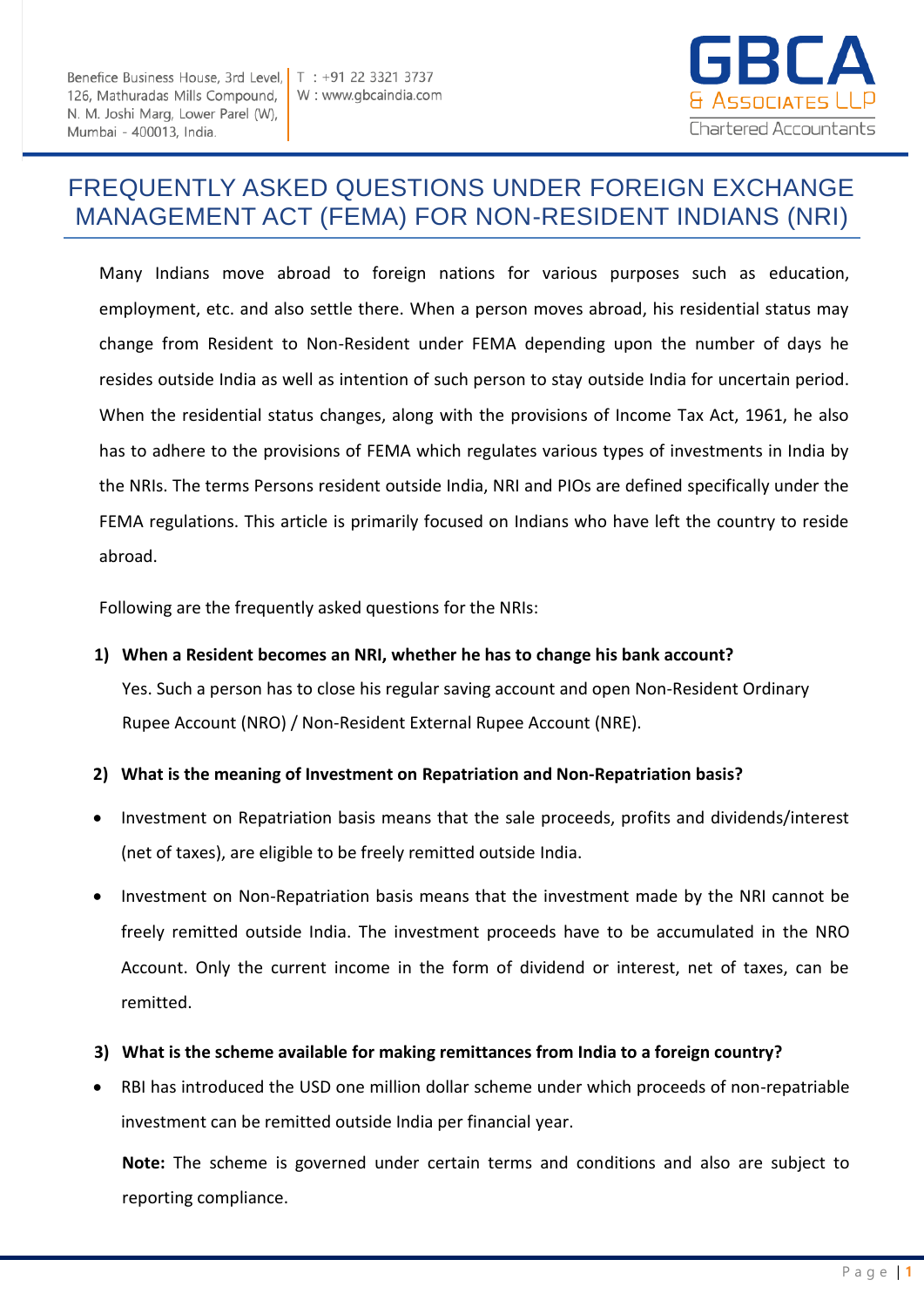### **4) Can NRIs invest in shares and mutual funds on Indian stock exchange?**

Yes. NRIs can purchase shares, mutual funds, Exchange Traded Funds on Indian stock exchange under the Portfolio Investment Scheme (PIS) subject to reporting compliance. The DEMAT account should be linked with the NRE Account.

They can also invest in Initial Public Offer (IPO) of to be listed companies under PIS. NRIs can also invest in shares and mutual funds on non-repatriation basis without any reporting compliance.

### **5) Can NRI make direct investment in shares of a private/public Indian company?**

Yes, an NRI can make direct investment in shares of listed as well as unlisted company subject to certain conditions and reporting obligations. The investment can either be on repatriation basis or non-repatriation basis. Please seek advice before making investments to comply with regulations.

### **6) Can NRI borrow money from his resident relatives?**

- Yes. He can borrow money in rupees from his resident relatives (as defined under Companies Act, 2013) within the limit of USD 250,000 per resident relative per financial year.
- Such borrowed funds have to be deposited into the NRO account of such NRI and can be used only for his personal purposes and own permitted business and not for relending nor investments.
- Further, the proceeds of the said loan cannot be remitted outside India.

**Note:** The term 'relative' is very narrowly defined under section 2(77) of Companies Act, 2013. 'Relative' includes Father (Including Step-Father), Mother (Including Step-Mother), Sons (Including Step-Son), Son's Wife, Daughters, Daughter's Husband, Brothers (Including Step-Brother), Sisters (Including Step-Sister) and members of HUF.

### **7) Can NRI receive any gifts from his resident relatives in Indian Rupees or even foreign currency after he becomes person resident outside India?**

- Yes. A resident individual can gift his NRI relatives in Indian rupees as well as foreign currency under Liberalized Remittance Scheme (LRS) within the limit of USD 250,000 per resident relative per financial year.
- Gift received in Indian rupee can be deposited only in NRO Account. It can be remitted outside India under the USD One Million scheme (Q.4).

**Note:** For the purpose of Gifts, definition of the term relative under Companies Act, 2013 as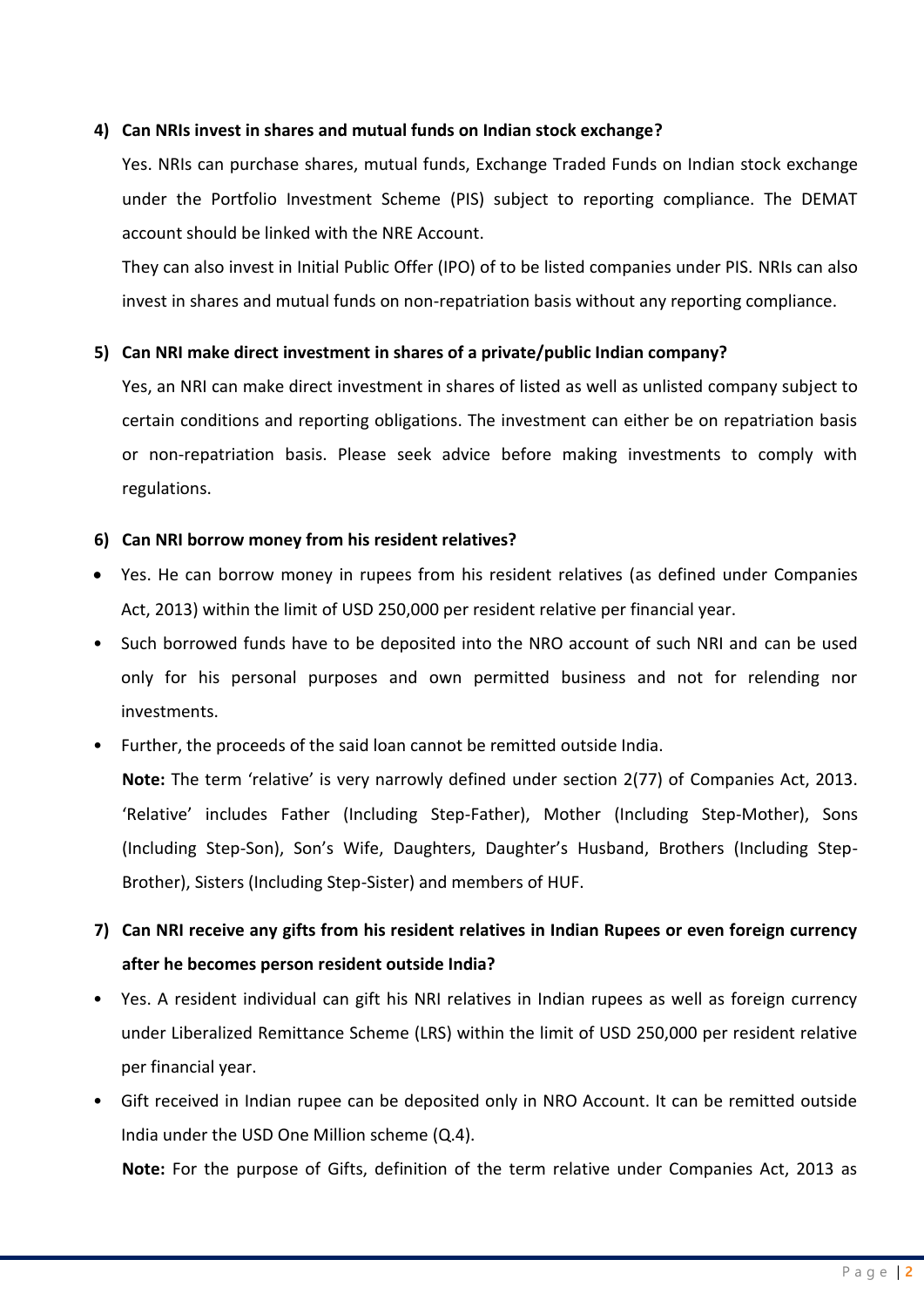mentioned above in Q.7 is to be applied. Also, one has to keep in mind the gift tax laws of the foreign country in which such NRI resides.

## **8) Can NRI continue his investment in PPF account and National Savings Certificate (NSC) after he becomes a person Resident outside India?**

- An NRI cannot open a new PPF Account. However, if a resident who had a PPF Account subsequently becomes a non-resident then he can continue to subscribe to the fund till its maturity on a Non-repatriation Basis.
- Similarly, NRIs cannot invest in NSCs. However, if a Resident had purchased NSC, and subsequently becomes a non-resident, he can hold it till the period of maturity of the Certificate.

## **9) Can NRI continue his LIC, medical Insurance and other insurance policies after he becomes a person resident outside India?**

Yes. Indian person becoming Non Resident can continue paying the premium on the LIC and other existing policies for insurance etc.

### **10) Can NRI continue loans given to residents while such NRI was a resident?**

Yes. NRI can continue loans given to residents given in their capacity as residents. Any new loan/new instalment will have to be given as per extant FEMA regulations only and all the applicable terms and conditions pertaining to end use, maturity period, rate of interest etc. are to be followed.

### **11) Can NRI continue as a partner in the Indian partnership firm and LLP?**

- Yes. He can continue to be a partner in the Partnership Firm/LLP subject to applicable terms and conditions, provided the partnership firm/LLP is not engaged in prohibited sectors for investment by NRIs in partnership firms/LLPs.
- Fresh investment by NRI in Indian Partnership Firm/LLP can be made only on non-repatriation basis.

### **12) Can NRI acquire immovable property in India?**

Yes, an NRI can purchase immovable property in India other than a plantation, farmhouse and agricultural property. He can also acquire property in India by way of gift from Residents or from another NRI who are relatives as per Companies Act, 2013 (mentioned in Q. 7).

## **13) After NRI returns to India, can he still continue to hold his bank account, investments and property in the foreign country?**